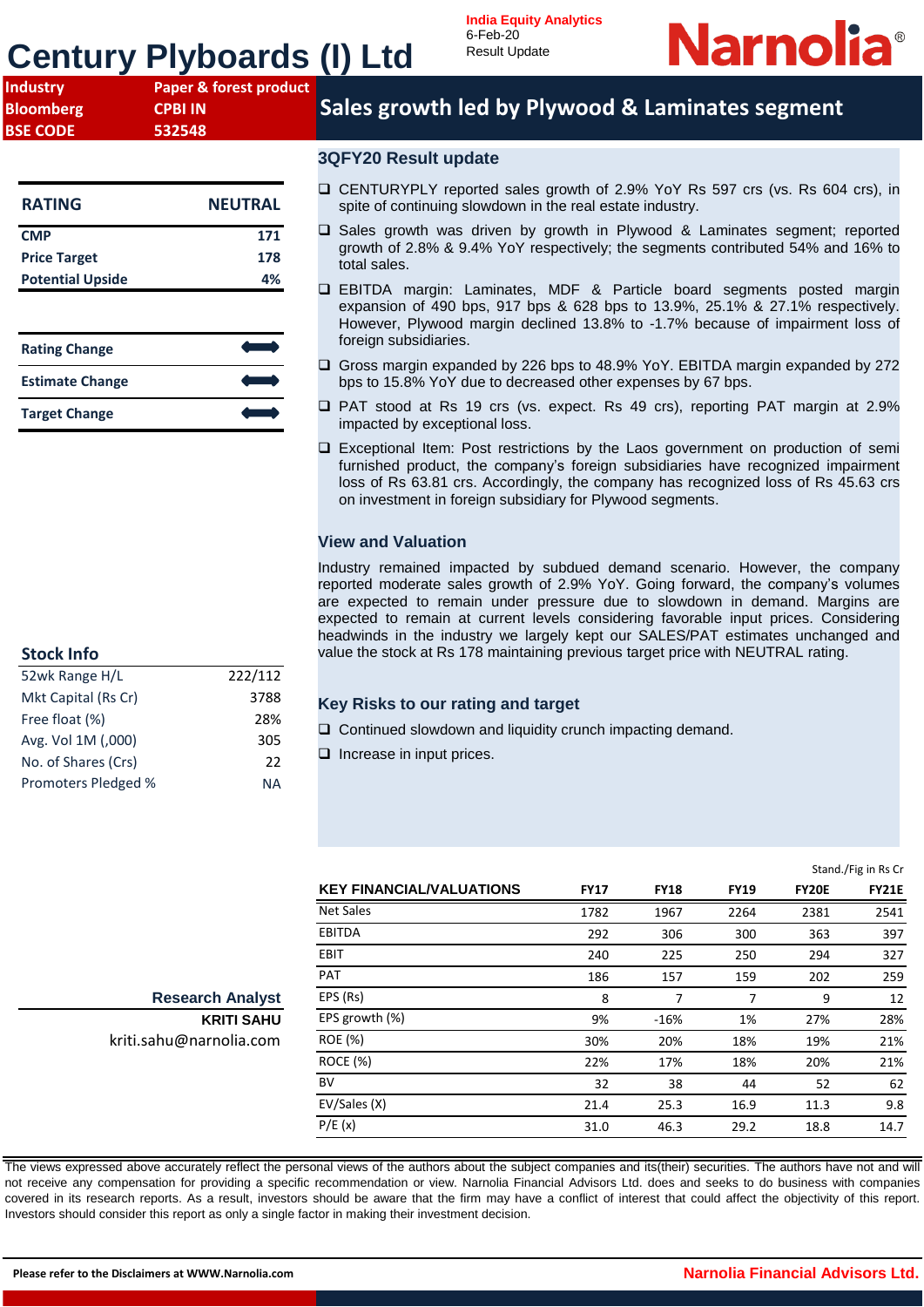### **3QFY20 Results Sales inline with estimates**

|                     |                |        |                          |               |               |          |          |             |                          | Stand./Fig in Rs Cr |
|---------------------|----------------|--------|--------------------------|---------------|---------------|----------|----------|-------------|--------------------------|---------------------|
| <b>Financials</b>   | 3QFY19         | 4QFY19 | <b>1QFY20</b>            | <b>2QFY20</b> | <b>3QFY20</b> | YoY %    | QoQ%     | <b>FY18</b> | <b>FY19</b>              | YoY %               |
| <b>Net Sales</b>    | 579            | 583    | 574                      | 589           | 595           | 2.9%     | 1.0%     | 1,967       | 2,264                    | 15.1%               |
| Other Income        | $\overline{2}$ | 3      | 1                        | 9             | 1             | $-18.5%$ | $-85.0%$ | 7           | 6                        | $-9.5%$             |
| COGS                | 309            | 303    | 292                      | 296           | 304           | $-1.5%$  | 2.8%     | 1,023       | 1,182                    | 15.5%               |
| <b>Gross Margin</b> | 47%            | 48%    | 49%                      | 50%           | 49%           | 2.3%     | $-0.9%$  | 48%         | 48%                      | $-0.2%$             |
| Empl. Cost          | 81             | 84     | 84                       | 88            | 85            | 4.4%     | $-4.3%$  | 284         | 328                      | 15.4%               |
| Other Exp.          | 113            | 133    | 104                      | 112           | 112           | $-0.7%$  | $0.0\%$  | 354         | 454                      | 28.2%               |
| <b>EBITDA</b>       | 76             | 64     | 93                       | 93            | 94            | 24.2%    | 1.6%     | 306         | 300                      | $-1.9%$             |
| <b>EBITDA Mar.</b>  | 13%            | 11%    | 16%                      | 16%           | 16%           | 2.7%     | 0.1%     | 16%         | 13%                      | $-2.3%$             |
| Depreciation        | 14             | 14     | 17                       | 17            | 17            | 27.4%    | 1.8%     | 81          | 50                       | $-38.3%$            |
| <b>EBIT</b>         | 62             | 49     | 76                       | 76            | 77            | 23.5%    | 1.6%     | 225         | 250                      | 11.3%               |
| <b>Interest</b>     | 6              | 9      | 9                        | 11            | 9             | 47.5%    | $-14.7%$ | 33          | 45                       | 36.4%               |
| PBT                 | 58             | 43     | 68                       | 73            | 69            | 19.7%    | $-6.1%$  | 199         | 212                      | 6.5%                |
| Excep. Item         |                | -      | $\overline{\phantom{a}}$ |               | 46            |          |          |             | $\overline{\phantom{a}}$ |                     |
| Tax                 | 16             | 9      | 20                       | 21            | 4             | $-73.6%$ | $-79.9%$ | 42          | 53                       | 25.3%               |
| PAT                 | 41             | 34     | 48                       | 52            | 19            | $-53.9%$ | $-63.4%$ | 157         | 159                      | 1.3%                |
| <b>PAT Margin</b>   | 7%             | 6%     | 8%                       | 9%            | 3%            | $-3.9%$  | $-5.6%$  | 8%          | 7%                       | $-0.9%$             |

### **Revenue Mix:**

|                  | 30FY18 | 40FY18 | 10FY19 | <b>20FY19</b> | 30FY19 | 40FY19 | <b>10FY20</b> | <b>20FY20</b> | 30FY20 |
|------------------|--------|--------|--------|---------------|--------|--------|---------------|---------------|--------|
| Plywood          | 63%    | 59%    | 59%    | 57%           | 54%    | 55%    | 55%           | 54%           | 54%    |
| <b>Laminates</b> | 18%    | 19%    | 17%    | 19%           | 19%    | 21%    | 18%           | 23%           | 23%    |
| <b>MDF</b>       | 9%     | 12%    | 13%    | 11%           | 15%    | 13%    | 16%           | 13%           | 13%    |
| Particle Board   | 3%     | 3%     | 3%     | 5%            | 5%     | 4%     | 4%            | 4%            | 4%     |
| Logistics (CFS)  | 5%     | 4%     | 5%     | 4%            | 4%     | 4%     | 4%            | 4%            | 4%     |
| <b>Others</b>    | 2%     | 3%     | 3%     | 3%            | 3%     | 3%     | 3%            | 3%            | 3%     |

### **Concall Highlights**

- $\triangleright$  The real estate industry is continuing to remain subdued.
- $\triangleright$  Its Domestic is 75% and exports are about 25%.
- ➢ Particle board revenue was down in 3QFY20 because its plant was shut down for about 15 to 18 days as management is trying to expand capacity.
- $\triangleright$  Post restrictions by the Laos government on production of semi furnished product, the company's foreign subsidiaries have recognized impairment loss of Rs 63.81cr. Accordingly, the company has recognized loss of Rs 45.63 cr on investment in foreign subsidiary for Plywood segments.
- ➢ The company's total debt level, excluding current maturities, is expected to come down to Rs 200 crs by FY20. Any new debt going ahead will come for financing new CapEx only.
- $\triangleright$  The company is putting up a combined plant for particle board and MDF in UP. The capacity for particle board will be 900 cubic meters/ day and the capacity for MDF ~600 cubic meters/day.
- ➢ Above plant (UP) will take another 15 to 16 months post clearance from NGT to start production.
- ➢ PLYWOOD: the company expects 3% growth in core plywood and EBIDTA margins at 13% level for FY20.
- $\triangleright$  LAMINATES: the company expects 13% value growth in the segment and EBIDTA margins at 13% level for FY20.
- ➢ MDF: expecting 24% value growth and EBIDTA margins at 24% level for FY20.
- $\triangleright$  PARTICLE BOARD: the company expects 4% value growth and EBIDTA margins at 28% level for FY20.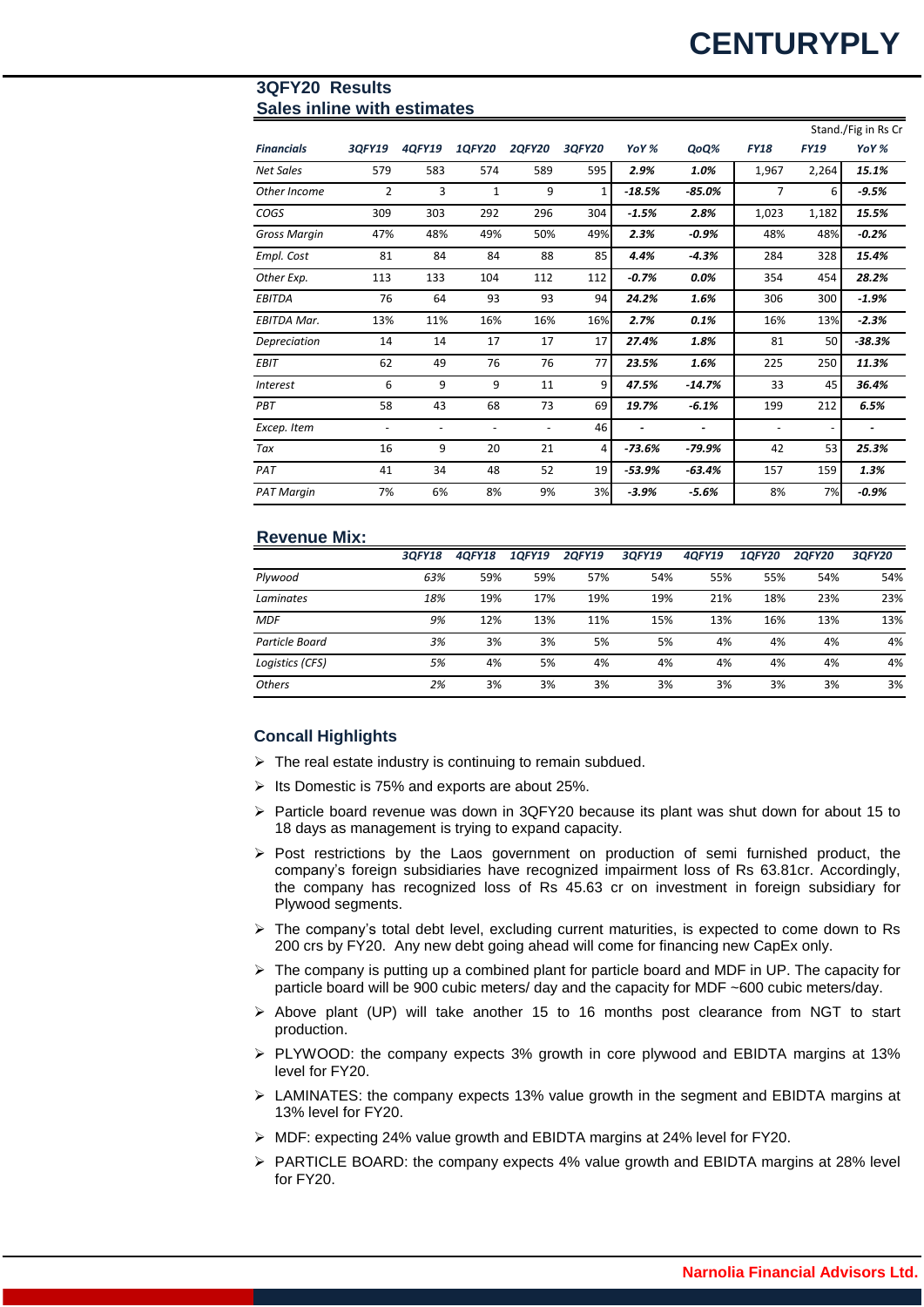# **CENTURYPLY**

*Its revenue share in MDF increased from 13% (2Q) to 16% (3Q) while Laminates decreased from 22% (2Q) to 19% (3Q).*



### **Exhibit: Revenue Mix Exhibit: Volume Growth (%) YoY**

*Plywood & Laminate segment volume declined by 2% & 4% YoY respectively.*



*Sales growth of 2.9% YoY Rs 597 crs, in spite of continuing slowdown in the real estate industry.*



### **Exhibit: Expenses as % of Sales Exhibit: PAT and PAT Growth (%)**

*Other expense declined by 67 bps and employee expense was up by 26 bps on YoY basis.*



### **Exhibit: Sales and Sales Growth (%) Exhibit: Gross and EBITDA Margin (%)**

*Gross margin expanded by 226 bps to 48.9% YoY and EBITDA margin expanded by 272 bps to 15.8% YoY in the* 



*PAT stood at Rs 19 crs, reporting PAT margin at 2.9% impacted by exceptional loss.* 

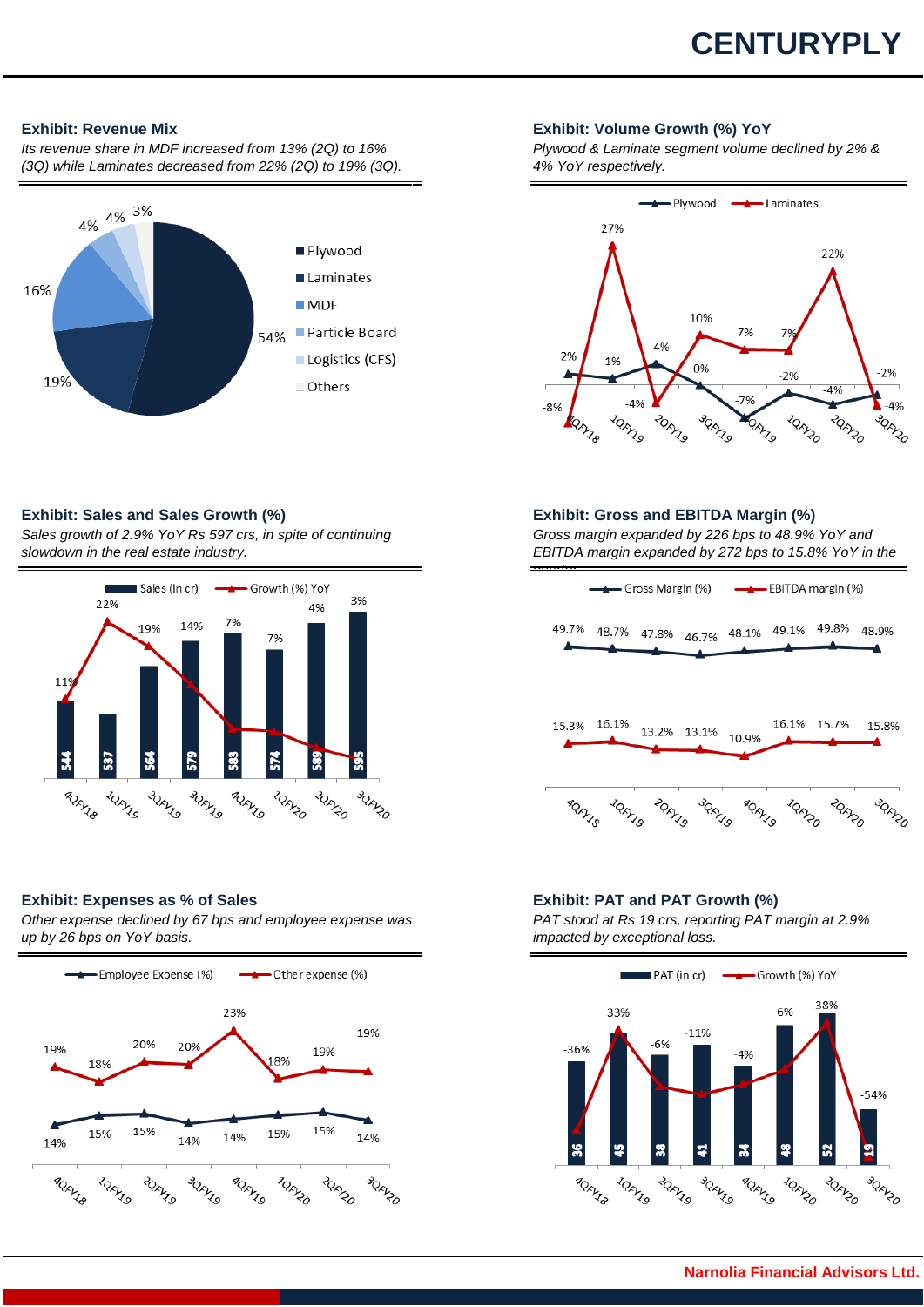# **CENTURYPLY**

### **Financial Details**

| <b>Balance Sheet</b>             |                          |             |                |             |             |             |              | Stand./Fig in Rs Cr |
|----------------------------------|--------------------------|-------------|----------------|-------------|-------------|-------------|--------------|---------------------|
| Y/E March                        | <b>FY14</b>              | <b>FY15</b> | <b>FY16</b>    | <b>FY17</b> | <b>FY18</b> | <b>FY19</b> | <b>FY20E</b> | <b>FY21E</b>        |
| <b>Share Capital</b>             | 22                       | 22          | 22             | 22          | 22          | 22          | 22           | 22                  |
| Reserves                         | 269                      | 395         | 503            | 686         | 816         | 947         | 1,124        | 1,354               |
| <b>Networth</b>                  | 291                      | 417         | 525            | 709         | 838         | 969         | 1,146        | 1,376               |
| Debt                             | 446                      | 456         | 405            | 557         | 502         | 469         | 319          | 242                 |
| Other Non Current Liab           | 2                        | $\mathbf 0$ | $\mathbf 0$    | 11          | 11          | 3           | 3            | 3                   |
| <b>Total Capital Employed</b>    | 739                      | 873         | 930            | 1,276       | 1,351       | 1,440       | 1,468        | 1,620               |
| Net Fixed Assets (incl CWIP)     | 231                      | 224         | 290            | 534         | 662         | 747         | 749          | 762                 |
| <b>Non Current Investments</b>   | $\overline{\phantom{a}}$ | 45          | 50             | 96          | 96          | 97          | 97           | 97                  |
| <b>Other Non Current Assets</b>  | 109                      | 95          | 128            | 113         | 107         | 99          | 99           | 99                  |
| <b>Non Current Assets</b>        | 339                      | 364         | 468            | 743         | 865         | 944         | 946          | 959                 |
| Inventory                        | 293                      | 320         | 275            | 264         | 338         | 401         | 411          | 438                 |
| <b>Debtors</b>                   | 205                      | 266         | 287            | 335         | 314         | 294         | 309          | 329                 |
| Cash & Bank                      | 18                       | 17          | 19             | 54          | 17          | 20          | 39           | 147                 |
| <b>Other Current Assets</b>      | 62                       | 79          | 93             | 159         | 126         | 108         | 102          | 107                 |
| <b>Current Assets</b>            | 578                      | 682         | 674            | 812         | 795         | 822         | 861          | 1,022               |
| Creditors                        | 59                       | 65          | 84             | 141         | 176         | 163         | 167          | 177                 |
| Provisions                       | 32                       | 3           | $\overline{7}$ | 1           | 2           | 10          | 10           | 11                  |
| <b>Other Current Liabilities</b> | 87                       | 105         | 121            | 136         | 130         | 154         | 162          | 172                 |
| <b>Curr Liabilities</b>          | 178                      | 173         | 212            | 278         | 308         | 326         | 339          | 360                 |
| <b>Net Current Assets</b>        | 400                      | 509         | 462            | 533         | 486         | 496         | 522          | 661                 |
| <b>Total Assets</b>              | 917                      | 1.047       | 1,142          | 1,555       | 1,659       | 1,767       | 1,807        | 1,980               |

| <b>Income Statement</b>       |                |             |             |             |             |             |              | Stand./Fig in Rs Cr |
|-------------------------------|----------------|-------------|-------------|-------------|-------------|-------------|--------------|---------------------|
| Y/E March                     | <b>FY14</b>    | <b>FY15</b> | <b>FY16</b> | <b>FY17</b> | <b>FY18</b> | <b>FY19</b> | <b>FY20E</b> | <b>FY21E</b>        |
| <b>Revenue from Operation</b> | 1,284          | 1,565       | 1,636       | 1,782       | 1,967       | 2,264       | 2,381        | 2,541               |
| Change (%)                    | 14%            | 22%         | 5%          | 9%          | 10%         | 15%         | 5%           | 7%                  |
| Other Income                  | 9              | 18          | 6           | 23          | 7           | 6           | 12           | 47                  |
| <b>EBITDA</b>                 | 148            | 250         | 284         | 292         | 306         | 300         | 363          | 397                 |
| Change (%)                    | 0              | 69%         | 13%         | 3%          | 5%          | $-2%$       | 21%          | 9%                  |
| Margin (%)                    | 0              | 16%         | 17%         | 16%         | 16%         | 13%         | 15%          | 16%                 |
| Depr & Amor.                  | 33             | 45          | 44          | 52          | 81          | 50          | 69           | 71                  |
| <b>EBIT</b>                   | 115            | 205         | 240         | 240         | 225         | 250         | 294          | 327                 |
| Int. & other fin. Cost        | 55             | 43          | 46          | 29          | 33          | 45          | 36           | 27                  |
| <b>EBT</b>                    | 69             | 180         | 200         | 234         | 199         | 212         | 270          | 346                 |
| Exp Item                      |                |             |             |             |             |             |              |                     |
| Tax                           | $\overline{2}$ | 29          | 30          | 48          | 42          | 53          | 68           | 87                  |
| <b>Reported PAT</b>           | 67             | 151         | 170         | 186         | 157         | 159         | 202          | 259                 |
| <b>Adjusted PAT</b>           | 67             | 151         | 170         | 186         | 157         | 159         | 202          | 259                 |
| Change (%)                    | 0              | 125%        | 13%         | 9%          | $-16%$      | 1%          | 27%          | 28%                 |
| Margin(%)                     | 0              | 10%         | 10%         | 10%         | 8%          | 7%          | 8%           | 10%                 |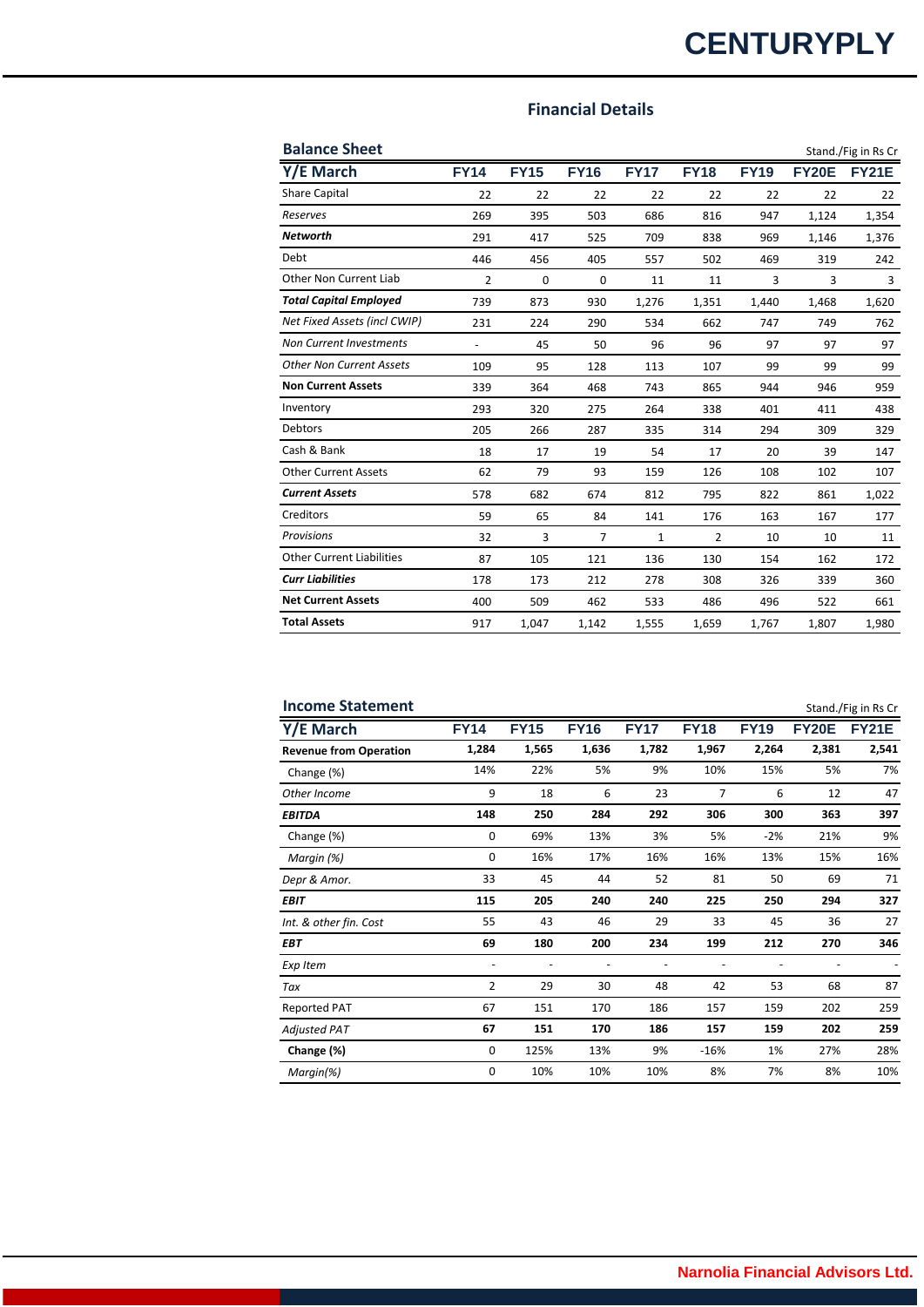# **CENTURYPLY**

### **Financial Details**

| <b>Key Ratios</b>                    |                |             |             |             |             |             |              |              |
|--------------------------------------|----------------|-------------|-------------|-------------|-------------|-------------|--------------|--------------|
| Y/E March                            | <b>FY14</b>    | <b>FY15</b> | <b>FY16</b> | <b>FY17</b> | <b>FY18</b> | <b>FY19</b> | <b>FY20E</b> | <b>FY21E</b> |
| <b>Current Ratio</b>                 | 3              | 3.9         | 3.2         | 2.9         | 2.6         | 2.5         | 2.5          | 2.8          |
| Debt-Equity Ratio                    | $\overline{2}$ | 1.1         | 0.8         | 0.8         | 0.6         | 0.5         | 0.3          | 0.2          |
| Interest Coverage Ratio              | 2              | 5           | 5.2         | 8.4         | 6.9         | 5.6         | 8.2          | 12.0         |
| Capital Turnover Ratio               | 3.1            | 3           | 2.8         | 2.1         | 2.0         | 2.1         | 1.9          | 1.7          |
| <b>Fixed Asset Turnover Ratio</b>    | 5.7            | 7           | 6.4         | 4.3         | 3.3         | 3.2         | 3.2          | 3.4          |
| <b>Inventory Days outstanding</b>    | 140.7          | 137         | 119         | 105         | 121         | 124         | 124          | 124          |
| Accounts Receivable Days outstanding | 58.2           | 62          | 64          | 69          | 58          | 47          | 47           | 47           |
| Accounts Payable Days outstanding    | 28.4           | 28          | 37          | 56          | 63          | 50          | 50           | 50           |
| <b>ROCE</b>                          | 0.2            | 25%         | 27%         | 22%         | 17%         | 18%         | 20%          | 21%          |
| <b>ROE</b>                           | 0.2            | 43%         | 36%         | 30%         | 20%         | 18%         | 19%          | 21%          |
| FCF per Share                        | (1)            | 3           | 7.2         | (4.5)       | 3.9         | 4.4         | 9.6          | 8.8          |
| Price / EPS                          | 9              | 35          | 22.3        | 31.0        | 46.3        | 29.2        | 18.6         | 14.5         |
| Price / Book Value                   | 2              | 12          | 7.2         | 8.1         | 8.7         | 4.8         | 3.3          | 2.8          |
| EV/EBITDA                            | $\overline{7}$ | 23          | 14.7        | 21.4        | 24.2        | 15.8        | 10.7         | 9.5          |
| EV/Sales                             | 0.6            | 3.4         | 2.3         | 3.3         | 3.8         | 2.1         | 1.6          | 1.5          |
| Div Yield                            | 0.0            | 0.9%        | 0.6%        | 0.4%        | 0.3%        | 0.5%        | 0.7%         | 0.9%         |

| <b>Cash Flow Statement</b>     |                          |                          |                          |                              |                              |                              |                              | Stand./Fig in Rs Cr      |
|--------------------------------|--------------------------|--------------------------|--------------------------|------------------------------|------------------------------|------------------------------|------------------------------|--------------------------|
| Y/E March                      | <b>FY14</b>              | <b>FY15</b>              | <b>FY16</b>              | <b>FY17</b>                  | <b>FY18</b>                  | <b>FY19</b>                  | <b>FY20E</b>                 | FY21E                    |
| PBT                            | 69.3                     | 180                      | 200                      | 234                          | 199                          | 212                          | 272                          | 350                      |
| (inc)/Dec in Working Capital   | (110)                    | (92)                     | 37                       | (28)                         | 25                           | (29)                         | (19)                         | (41)                     |
| Non Cash Op Exp                | 27.8                     | 41                       | 53                       | 35                           | 81                           | 53                           | 55                           | 20                       |
| Int Paid (+)                   | 55                       | 43                       | 46                       | 29                           | 33                           | 45                           | 36                           | 27                       |
| <b>Tax Paid</b>                | (11.2)                   | (34)                     | (46)                     | (46)                         | (54)                         | (54)                         | (60)                         | (77)                     |
| <b>CF from Op. Activities</b>  | 30.6                     | 138                      | 289                      | 223                          | 283                          | 226                          | 285                          | 279                      |
| (inc)/Dec in FA & CWIP         | (62.5)                   | (68)                     | (129)                    | (322)                        | (197)                        | (128)                        | (70)                         | (84)                     |
| Free Cashflow                  | (31.8)                   | 69                       | 161                      | (99)                         | 86                           | 98                           | 214                          | 195                      |
| (Pur)/Sale of Inv              | 4.8                      | 0                        | 0                        | 0                            | 2                            | $\overline{\phantom{a}}$     | $\overline{\phantom{a}}$     | $\overline{\phantom{a}}$ |
| others                         | 4.4                      | 6                        | $\mathbf 0$              | 1                            | (2)                          | $\overline{\phantom{a}}$     | 14                           | 51                       |
| CF from Inv. Activities        | (53.3)                   | (62)                     | (129)                    | (321)                        | (197)                        | (128)                        | (56)                         | (33)                     |
| inc/(dec) in NW                |                          | $\overline{\phantom{a}}$ | $\overline{\phantom{0}}$ | $\qquad \qquad \blacksquare$ | $\qquad \qquad \blacksquare$ | $\qquad \qquad \blacksquare$ | $\overline{\phantom{a}}$     | $\mathbf{1}$             |
| inc/(dec) in Debt              | 22.4                     | 12                       | (52)                     | 161                          | (64)                         | (32)                         | (149)                        | (78)                     |
| Int. Paid                      | (55.8)                   | (42)                     | (47)                     | (29)                         | (33)                         | (35)                         | (36)                         | (27)                     |
| Div Paid (inc tax)             | (5.7)                    | (46)                     | (60)                     | (0)                          | (27)                         | (27)                         | (27)                         | (32)                     |
| others                         | $\overline{\phantom{a}}$ | $\overline{\phantom{a}}$ | $\overline{\phantom{a}}$ | $\overline{\phantom{a}}$     | $\overline{\phantom{a}}$     | $\overline{\phantom{a}}$     | $\qquad \qquad \blacksquare$ | (1)                      |
| <b>CF from Fin. Activities</b> | (39.1)                   | (76)                     | (159)                    | 133                          | (123)                        | (94)                         | (212)                        | (137)                    |
| Inc(Dec) in Cash               | (61.7)                   | (1)                      | $\overline{2}$           | 35                           | (37)                         | 4                            | 16                           | 109                      |
| Add: Opening Balance           | 79.7                     | 18                       | 17                       | 19                           | 53                           | 16                           | 23                           | 39                       |
| <b>Closing Balance</b>         | 18.0                     | 17                       | 19                       | 54                           | 16                           | 20                           | 39                           | 147                      |